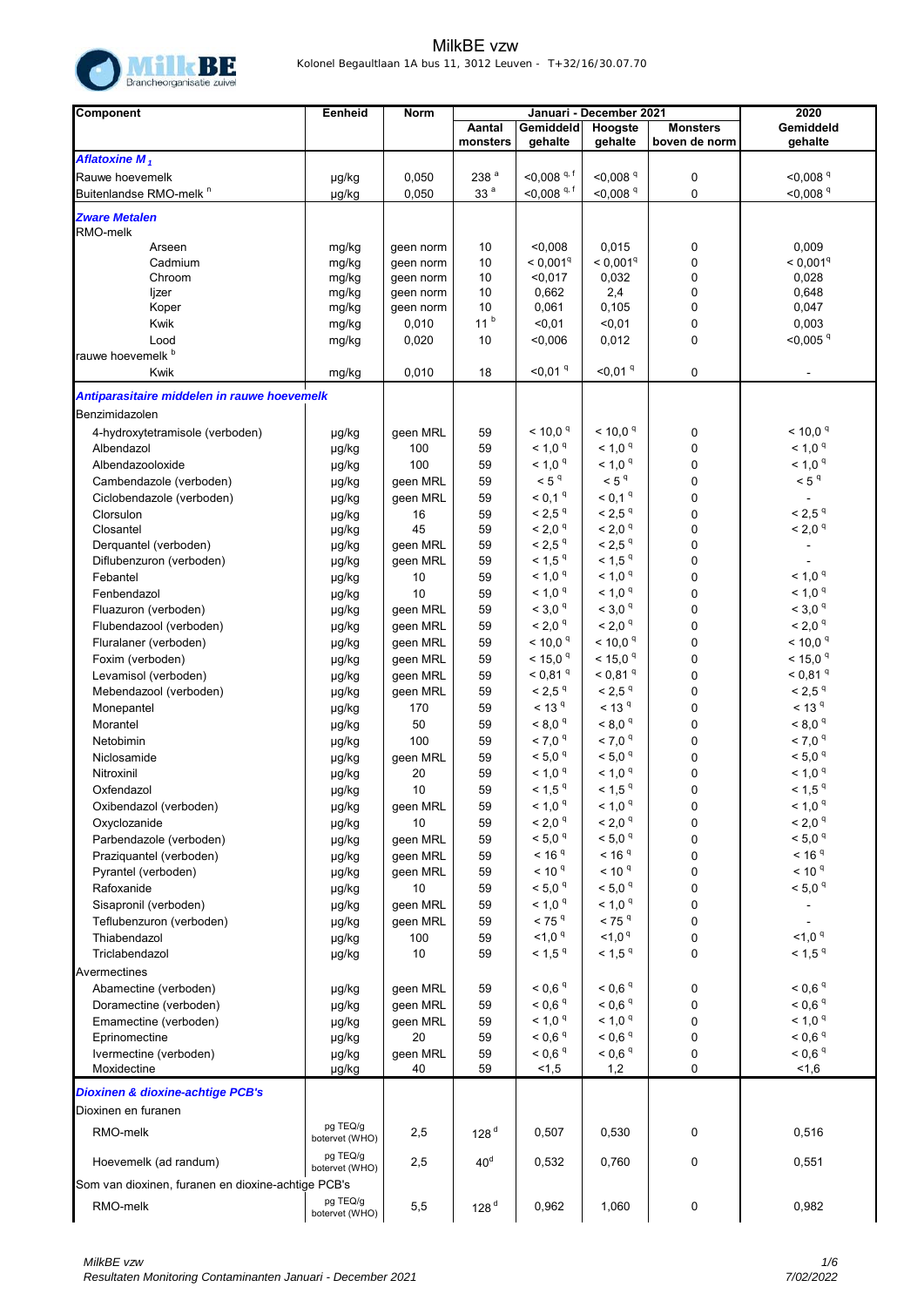| Component                                    | Eenheid        | Norm               |                 |                                          | Januari - December 2021        |                  | 2020                     |
|----------------------------------------------|----------------|--------------------|-----------------|------------------------------------------|--------------------------------|------------------|--------------------------|
|                                              |                |                    | Aantal          | Gemiddeld                                | Hoogste                        | <b>Monsters</b>  | Gemiddeld                |
|                                              |                |                    | monsters        | gehalte                                  | gehalte                        | boven de norm    | gehalte                  |
| Hoevemelk (ad randum)                        | pg TEQ/g       | 5,5                | 40 <sup>d</sup> | 1,073                                    | 1,740                          | 0                | 1,045                    |
|                                              | botervet (WHO) |                    |                 |                                          |                                |                  |                          |
| PCB's                                        |                |                    |                 |                                          |                                |                  |                          |
|                                              | µg/kg botervet |                    |                 |                                          |                                |                  |                          |
| Rauwe hoevemelk                              | (WHO)          | 40 ng/g vet        | 119             | < 12 <sup>e</sup>                        | $<$ 25,2 $^{\circ}$            | 0                | 12 <sup>e</sup>          |
| Nitro-imidazolen in rauwe hoevemelk          |                |                    |                 |                                          |                                |                  |                          |
| Carnidazole (verboden)                       | µg/kg          | geen MRL           | 10              | < 1.0 <sup>9</sup>                       | < 1.0 <sup>q</sup>             | 0                | $< 1.0$ $q$              |
| Dimetridazole+metaboliet (verboden)          | µg/kg          | geen MRL           | 10              | $< 0.69$ <sup>q, 1</sup>                 | $< 0.69$ <sup>q, 1</sup>       | $\mathbf 0$      | $< 0.69$ <sup>q, 1</sup> |
| Ipronidazole+metaboliet (verboden)           | µg/kg          | geen MRL           | 10              | $1.0^q$                                  | $1.0^q$                        | $\mathbf 0$      | $1.0^q$                  |
|                                              |                |                    | 10              | $< 1,47$ <sup>q, 1</sup>                 | $< 1,47$ <sup>q, 1</sup>       | $\mathbf 0$      | $< 1,47$ <sup>q, 1</sup> |
| Metronidazole+metaboliet (verboden)          | µg/kg          | geen MRL           |                 | < 1.0 <sup>q</sup>                       | $< 1.0$ <sup>q</sup>           | $\mathbf 0$      | $< 1.0$ <sup>q</sup>     |
| Ornidazole (verboden)                        | µg/kg          | geen MRL           | 10              |                                          | $< 1,05$ <sup>q,l</sup>        |                  | $< 1,05$ <sup>q,l</sup>  |
| Ronidazole+metaboliet (verboden)             | µg/kg          | geen MRL           | 10              | $< 1,05$ <sup>q,l</sup>                  |                                | $\mathbf 0$      |                          |
| Secnidazole (verboden)                       | µg/kg          | geen MRL           | 10              | < 0.5 <sup>q</sup><br>$<$ 1,0 $^{\rm q}$ | < 0.5 <sup>q</sup><br>$< 1,0q$ | $\mathbf 0$<br>0 | < 1.0 <sup>q</sup>       |
| Tinidazole (verboden)                        | µg/kg          | geen MRL           | 10              |                                          |                                |                  |                          |
| <b>Pesticiden in RMO-melk</b>                |                |                    |                 |                                          |                                |                  |                          |
| 1,4-dimethylnaphthalene                      | mg/kg          | 0,01               | 79              | $< 0.010$ <sup>c</sup>                   | $< 0.010$ <sup>c</sup>         | 0                | $< 0,010$ <sup>c</sup>   |
| 2-phenylphenol (ortho-)                      | mg/kg          | 0,01               | 79              | $<$ 0,05 $\degree$                       | $<$ 0,05 $\degree$             | $\mathbf 0$      | $<$ 0,05 $\degree$       |
| Acetochlor                                   | mg/kg          | 0,01               | 79              | $< 0.010$ °                              | $< 0.010$ °                    | 0                | $<$ 0,010 $\degree$      |
| Aclonifen                                    | mg/kg          | 0,01               | 59              | $< 0.010$ <sup>c</sup>                   | $< 0.010$ <sup>c</sup>         | $\mathbf 0$      | < 0.010 °                |
| Acrinathrin                                  | mg/kg          | 0,01               | 79              | < 0.010 °                                | $< 0.010$ <sup>c</sup>         | 0                | $< 0.010$ °              |
| Alachlor                                     | mg/kg          | 0,01               | 79              | $< 0.010$ <sup>c</sup>                   | $< 0,010$ <sup>c</sup>         | $\mathbf 0$      | $< 0.010$ °              |
| Aldrin and Dieldrin                          | mg/kg          | 0,006 <sup>9</sup> | 79              | $< 0.001$ $\degree$                      | $< 0,001$ <sup>c</sup>         | $\mathbf 0$      | $< 0,001$ <sup>c</sup>   |
| Anthraquinone                                | mg/kg          | 0,01               | 79              | $< 0.010$ <sup>c</sup>                   | $< 0.010$ <sup>c</sup>         | $\mathbf 0$      | $< 0.010$ °              |
| Benalaxyl                                    | mg/kg          | 0,05               | 79              | $< 0.010$ °                              | $< 0.010$ °                    | 0                | $< 0.010$ °              |
| Benfluralin                                  |                | 0,02               | 59              | $< 0.010$ <sup>c</sup>                   | $< 0.010$ <sup>c</sup>         | $\mathbf 0$      | $< 0.010$ °              |
| <b>Bifenazate</b>                            | mg/kg          | 0,02               | 15              | $< 0.010$ <sup>c</sup>                   | $< 0,010$ <sup>c</sup>         | $\mathbf 0$      | $< 0.010$ <sup>c</sup>   |
|                                              | mg/kg          |                    |                 | $< 0.010$ <sup>c</sup>                   | $< 0.010$ <sup>c</sup>         |                  | $< 0.010$ °              |
| <b>Bifenox</b>                               | mg/kg          | 0,01               | 79              |                                          |                                | $\mathbf 0$      |                          |
| Bifenthrin (sum of isomers)                  | mg/kg          | 0,2                | 79              | $< 0.010$ °                              | $< 0.010$ <sup>c</sup>         | $\mathbf 0$      | $< 0.010$ <sup>c</sup>   |
| Biphenyl                                     | mg/kg          | 0,01               | 79              | $< 0,100$ <sup>c</sup>                   | $< 0,100$ <sup>c</sup>         | $\mathbf 0$      | $< 0.100^{\circ}$        |
| <b>Bixafen</b>                               | mg/kg          | 0,2 <sup>9</sup>   | 79              | $< 0.010$ °                              | $< 0,010$ <sup>c</sup>         | $\mathbf 0$      | $< 0,010$ <sup>c</sup>   |
| Bromofos-methyl)                             | mg/kg          | 0,01               | 79              | $< 0.010$ °                              | $< 0,010$ <sup>c</sup>         | $\mathbf 0$      | $< 0,010$ <sup>c</sup>   |
| Bromophos-ethyl                              | mg/kg          | 0,01               | 79              | $< 0,010$ <sup>c</sup>                   | $< 0,010$ <sup>c</sup>         | $\mathbf 0$      | $< 0,010$ <sup>c</sup>   |
| Bromopropylate                               | mg/kg          | 0,01               | 79              | $< 0.010$ °                              | $< 0,010$ <sup>c</sup>         | $\mathbf 0$      | $< 0.010$ °              |
| <b>Butachlor</b>                             | mg/kg          | 0,01               | 79              | $< 0.010$ °                              | $< 0,010$ <sup>c</sup>         | $\mathbf 0$      | $< 0.010$ °              |
| <b>Butafenacil</b>                           | mg/kg          | 0,01               | 79              | $< 0.010$ °                              | $< 0,010$ <sup>c</sup>         | $\mathbf 0$      | $< 0,010$ <sup>c</sup>   |
| <b>Butralin</b>                              | mg/kg          | 0,01               | 79              | $< 0,010$ <sup>c</sup>                   | $< 0,010$ <sup>c</sup>         | $\mathbf 0$      | $< 0,010$ <sup>c</sup>   |
| <b>Butylate</b>                              | mg/kg          | 0,01               | 79              | $< 0,010$ <sup>c</sup>                   | $< 0.010$ <sup>c</sup>         | 0                | $< 0,010$ <sup>c</sup>   |
| Cadusafos                                    | mg/kg          | 0,01               | 79              | $< 0,010$ <sup>c</sup>                   | $< 0,010$ <sup>c</sup>         | $\mathbf 0$      | $< 0,010$ <sup>c</sup>   |
| Captan (Sum of captan and THPI, expressed as |                |                    |                 |                                          |                                |                  |                          |
| capta)                                       | mg/kg          | 0,03               | 79              | $<$ 0,010 $^{\circ}$                     | $<$ 0,010 $^{\circ}$           | 0                | $<$ 0,050 $<$            |
| Carbophenothion                              | mg/kg          | 0,01               | 79              | $< 0,010$ <sup>c</sup>                   | $<$ 0,010 $\degree$            | $\pmb{0}$        | $< 0.010$ <sup>c</sup>   |
| Chinomethionat                               | mg/kg          | 0,01               | 79              | $< 0,010$ <sup>c</sup>                   | $< 0.010$ <sup>c</sup>         | $\pmb{0}$        | $< 0.010$ <sup>c</sup>   |
| Chlorbenside                                 | mg/kg          | 0,05               | 79              | $< 0.010$ °                              | $< 0.010$ <sup>c</sup>         | 0                | $< 0.010$ <sup>c</sup>   |
| Chlordane                                    | mg/kg          | 0,002 <sup>9</sup> | 79              | $< 0.002$ $\degree$                      | $<$ 0,002 $\degree$            | 0                | $<$ 0,002 $\degree$      |
| Chlorfenapyr                                 | mg/kg          | 0,01               | 79              | $< 0.010$ <sup>c</sup>                   | $<$ 0,010 $^{\circ}$           | $\pmb{0}$        | $<$ 0,010 $^{\circ}$     |
| Chlorfenson                                  | mg/kg          | 0,05               | 79              | $< 0.010$ °                              | $< 0.010$ <sup>c</sup>         | $\pmb{0}$        | $<$ 0,010 $^{\circ}$     |
| Chlormephos                                  | mg/kg          | 0,01               | 79              | $< 0.010$ °                              | $< 0,010$ <sup>c</sup>         | $\pmb{0}$        | $< 0,010$ <sup>c</sup>   |
| Chlorobenzilate                              | mg/kg          | 0,1                | 79              | $< 0.010$ °                              | $< 0,010$ <sup>c</sup>         | 0                | $< 0.010$ <sup>c</sup>   |
| Chloroneb                                    | mg/kg          | 0,01               | 79              | $< 0.010$ <sup>c</sup>                   | $<$ 0,010 $^{\circ}$           | $\pmb{0}$        | $< 0,010$ <sup>c</sup>   |
| Chlorothalonil                               | mg/kg          | 0,1                | 79              | $< 0.010$ °                              | $< 0.010$ <sup>c</sup>         | $\pmb{0}$        | $<$ 0,010 $^{\circ}$     |
| Chlorpropham                                 | mg/kg          | 0,05               | 79              | $< 0.010$ °                              | $< 0.010$ <sup>c</sup>         | 0                | $<$ 0,010 $^{\circ}$     |
| Chloorpyrifos                                | mg/kg          | 0,010              | 79              | $< 0.010$ °                              | $< 0,010$ <sup>c</sup>         | $\pmb{0}$        | $< 0,010$ <sup>c</sup>   |
| Chloorpyrifos-methyl                         | mg/kg          | 0,010              | 79              | $< 0,010$ <sup>c</sup>                   | $<$ 0,010 $\degree$            | $\pmb{0}$        | $< 0,010$ <sup>c</sup>   |
| Chlorthal-dimethyl                           | mg/kg          | 0,010              | 79              | $< 0.010$ °                              | $< 0.010$ <sup>c</sup>         | $\pmb{0}$        | $< 0,010$ <sup>c</sup>   |
| Chlozolinate                                 | mg/kg          | 0,010              | 79              | $< 0.010$ °                              | $< 0.010$ <sup>c</sup>         | $\pmb{0}$        | $< 0,010$ <sup>c</sup>   |
| Coumaphos                                    | mg/kg          | 0,010              | 79              | $< 0.010$ °                              | $< 0,010$ <sup>c</sup>         | $\pmb{0}$        | $< 0,010$ <sup>c</sup>   |
| Cycloate                                     | mg/kg          | 0,010              | 79              | $< 0,010$ <sup>c</sup>                   | $<$ 0,010 $\degree$            | $\pmb{0}$        | $< 0,010$ <sup>c</sup>   |
| Cyflufenamid                                 | mg/kg          | 0,03               | 79              | $< 0.010$ °                              | $<$ 0,010 $\degree$            | $\pmb{0}$        | $<$ 0,010 $^{\circ}$     |
| Cyfluthrin                                   |                | 0,02               | 79              | $< 0.010$ °                              | $< 0,010$ <sup>c</sup>         | $\pmb{0}$        | $< 0,010$ <sup>c</sup>   |
| Cyhalofop-butyl                              | mg/kg          | 0,01               | 79              | $< 0.010$ °                              | $< 0.010$ <sup>c</sup>         | $\pmb{0}$        | $< 0,010$ <sup>c</sup>   |
|                                              | mg/kg          |                    | 79              | $< 0.010$ °                              | $<$ 0,010 $\degree$            | $\pmb{0}$        | $<$ 0,010 $\degree$      |
| Cypermethrin                                 | mg/kg          | 0,050              |                 | $< 0.100^{\circ}$                        | $< 0,100$ <sup>c</sup>         |                  | $< 0,100$ <sup>c</sup>   |
| <b>DBCP</b>                                  | mg/kg          | 0,010              | 49              |                                          | $< 0.010$ <sup>c</sup>         | $\pmb{0}$        |                          |
| <b>DDD</b>                                   | mg/kg          |                    | 79              | $< 0.010$ °                              |                                | $\pmb{0}$        | $<$ 0,010 $^{\circ}$     |
| <b>DDE</b>                                   | mg/kg          |                    | 79              | $< 0.010$ °                              | $<$ 0,010 $\degree$            | 0                | $< 0,010$ <sup>c</sup>   |
| DDT - totaal                                 | mg/kg          | 0,040 <sup>9</sup> | 79              | $<$ 0,002 $^{\circ}$                     | $< 0,002$ <sup>c</sup>         | 0                | $< 0,010$ $\degree$      |
| <b>DEET</b>                                  | mg/kg          | 0,01               | 79              | $< 0.010$ <sup>c</sup>                   | $< 0.010$ <sup>c</sup>         | $\pmb{0}$        | $< 0,010$ <sup>c</sup>   |
| Deltamethrin                                 | mg/kg          | 0,05               | 79              | $< 0.010$ °                              | $< 0.010$ <sup>c</sup>         | 0                | $<$ 0,010 $^{\circ}$     |
| Desmetryn                                    | mg/kg          | 0,01               | 79              | $< 0.010$ °                              | $< 0,010$ <sup>c</sup>         | 0                | $<$ 0,010 $^{\circ}$     |
| Diazinon                                     | mg/kg          | 0,020              | 79              | $<$ 0,010 $\degree$                      | $<$ 0,010 $\degree$            | 0                | $< 0,020$ <sup>c</sup>   |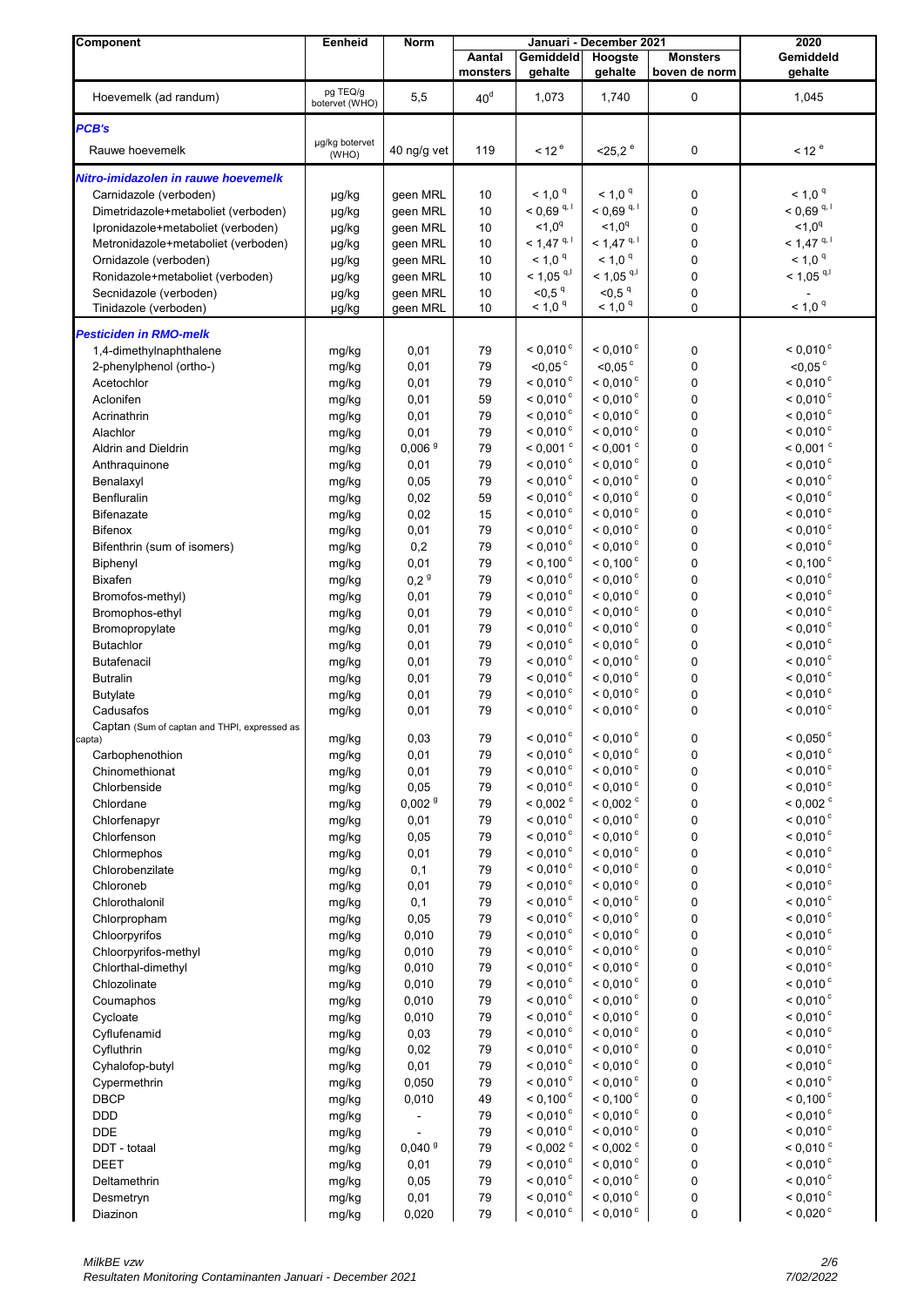| Component                                              | Eenheid        | Norm                |                    | Januari - December 2021                          | 2020                                          |                                  |                                             |
|--------------------------------------------------------|----------------|---------------------|--------------------|--------------------------------------------------|-----------------------------------------------|----------------------------------|---------------------------------------------|
|                                                        |                |                     | Aantal<br>monsters | Gemiddeld<br>gehalte                             | Hoogste<br>gehalte                            | <b>Monsters</b><br>boven de norm | Gemiddeld                                   |
| Dichlobenil                                            |                |                     |                    | $< 0.010^{\circ}$                                | $< 0.010$ <sup>c</sup>                        | 0                                | gehalte<br>$< 0,010^{\circ}$                |
| Dichlofenthion                                         | mg/kg<br>mg/kg | 0,01<br>0,010       | 79<br>79           | $< 0.010$ <sup>c</sup>                           | $< 0.010$ <sup>c</sup>                        | 0                                | $< 0.010$ <sup>c</sup>                      |
| Dichlofluanid                                          | mg/kg          | 0,010               | 79                 | $< 0.010$ <sup>c</sup>                           | $< 0.010$ <sup>c</sup>                        | $\mathbf 0$                      | $< 0,010$ <sup>c</sup>                      |
| Dichlormid                                             | mg/kg          | 0,010               | 79                 | $< 0,010$ <sup>c</sup>                           | $< 0.010$ <sup>c</sup>                        | $\mathbf 0$                      | $< 0.010$ <sup>c</sup>                      |
| Dichlorvos                                             | mg/kg          | 0,010               | 79                 | $< 0.010$ $\degree$                              | $< 0,010$ <sup>c</sup>                        | $\mathbf 0$                      | $< 0,010$ <sup>c</sup>                      |
| Diclofop                                               | mg/kg          | 0,010               | 79                 | $< 0.010$ °                                      | $< 0.010$ <sup>c</sup>                        | $\mathbf 0$                      | $< 0.010$ <sup>c</sup>                      |
| Diclofop-methyl                                        | mg/kg          |                     | 79                 | $< 0.010$ <sup>c</sup>                           | $< 0,010$ <sup>c</sup>                        | 0                                | $< 0,010$ <sup>c</sup>                      |
| Dicloran                                               | mg/kg          | 0,010               | 79                 | $< 0,010$ <sup>c</sup>                           | $< 0,010$ <sup>c</sup>                        | $\pmb{0}$                        | $< 0,010$ <sup>c</sup>                      |
| Dicofol                                                | mg/kg          | 0,1                 | 79                 | $< 0,010$ <sup>c</sup>                           | $< 0.010$ <sup>c</sup>                        | 0                                | $< 0.010$ <sup>c</sup>                      |
| Diethofencarb                                          | mg/kg          | 0,010               | 79                 | $< 0.010$ <sup>c</sup>                           | $< 0.010$ <sup>c</sup>                        | $\mathbf 0$                      | $< 0.010$ <sup>c</sup>                      |
| Dimethachlor                                           | mg/kg          | 0,010               | 79                 | $< 0.010$ <sup>c</sup>                           | $< 0,010$ <sup>c</sup>                        | 0                                | $< 0.010$ <sup>c</sup>                      |
| Diphenamid                                             | mg/kg          | 0,010               | 79                 | $< 0,010$ <sup>c</sup>                           | $< 0,010$ <sup>c</sup>                        | 0                                | $<$ 0,010 $\degree$                         |
| Diphenylamine                                          | mg/kg          | 0,050               | 79                 | $<$ 0,05 $\degree$                               | $<$ 0,05 $\degree$                            | $\pmb{0}$                        | $<$ 0,05 $\degree$                          |
| <b>Ditalimfos</b>                                      | mg/kg          | 0,010               | 79                 | $< 0.010$ °                                      | $< 0.010$ <sup>c</sup>                        | $\mathbf 0$                      | $< 0,010$ <sup>c</sup>                      |
| Endosulfan                                             | mg/kg          | 0,050               | 79                 | $< 0.010$ <sup>c</sup>                           | $< 0.010$ <sup>c</sup>                        | $\mathbf 0$                      | $< 0.010$ <sup>c</sup>                      |
| Endosulfaan- $\alpha$                                  | mg/kg          |                     | 79                 | $<$ 0,002 $\degree$                              | $<$ 0,002 $^{\circ}$                          | 0                                | $< 0,010$ <sup>c</sup>                      |
| Endrin                                                 | mg/kg          | 0,0008 <sup>9</sup> | 79                 | $<$ 0,002 $\degree$                              | $<$ 0,002 $\degree$                           | $\mathbf 0$                      | $< 0.010$ $\degree$                         |
| EPN                                                    | mg/kg          | 0,010               | 79                 | $< 0.010$ <sup>c</sup>                           | $< 0.010$ <sup>c</sup>                        | $\mathbf 0$                      | $< 0.010$ <sup>c</sup>                      |
| <b>EPTC</b>                                            | mg/kg          | 0,020               | 79                 | $< 0.010$ <sup>c</sup>                           | $< 0.010$ <sup>c</sup>                        | 0                                | $< 0,010$ <sup>c</sup>                      |
| Ethalfluralin                                          | mg/kg          | 0,010               | 79                 | $< 0,010$ <sup>c</sup>                           | $< 0,010$ <sup>c</sup>                        | $\pmb{0}$                        | $< 0,010$ <sup>c</sup>                      |
| Ethion                                                 | mg/kg          | 0,010               | 79                 | $< 0.010$ <sup>c</sup>                           | $< 0.010$ <sup>c</sup>                        | $\pmb{0}$                        | $< 0.010$ <sup>c</sup>                      |
| Ethofumesate                                           | mg/kg          |                     | 79                 | $< 0.010$ <sup>c</sup>                           | $< 0,010$ <sup>c</sup>                        | 0                                | $< 0,010$ <sup>c</sup>                      |
| Ethofumesate (sum of ethofumesate and the              |                |                     |                    |                                                  |                                               |                                  |                                             |
| metaboli)                                              |                | 0,030               | 79                 | $< 0.010$ °                                      | $< 0.010$ <sup>c</sup>                        | 0                                | $< 0,010$ <sup>c</sup>                      |
| Ethofumesate-2-keto                                    | mg/kg          |                     | 79                 | $< 0.010$ <sup>c</sup>                           | $< 0.010$ <sup>c</sup>                        | 0                                | $< 0.010$ <sup>c</sup>                      |
| Ethoprophos                                            | mg/kg          | 0,010               | 79                 | $< 0,010$ <sup>c</sup>                           | $< 0,010$ <sup>c</sup>                        | $\pmb{0}$                        | $< 0.010$ <sup>c</sup>                      |
| Etofenprox                                             | mg/kg          | 0,070               | 79                 | $< 0,010$ <sup>c</sup>                           | $< 0,010$ <sup>c</sup>                        | $\pmb{0}$                        | $<$ 0,010 $^{\circ}$                        |
| Etridiazole                                            | mg/kg          | 0,050               | 79                 | $< 0.05$ °                                       | $<$ 0,05 $\degree$                            | 0                                | $<$ 0,05 $\degree$                          |
| Etrimfos                                               | mg/kg          | 0,01                | 79                 | $< 0.010$ <sup>c</sup>                           | $< 0.010$ <sup>c</sup>                        | 0                                | $< 0.010$ <sup>c</sup>                      |
| Famoxadone                                             | mg/kg          | 0,030               | 79                 | $< 0,010$ <sup>c</sup>                           | $< 0,010$ <sup>c</sup>                        | $\pmb{0}$                        | $< 0,010$ <sup>c</sup>                      |
| Fenchloorfos                                           | mg/kg          |                     | 79                 | $< 0,010$ <sup>c</sup>                           | $<$ 0,010 $\degree$                           | $\pmb{0}$                        | $<$ 0,010 $\degree$                         |
| Fenchlorphos (sum of fenchlorphos and<br>fenchlorphos) | mg/kg          | 0,010               | 79                 | $< 0.010$ °                                      | $< 0,010$ <sup>c</sup>                        | 0                                | $< 0,010$ <sup>c</sup>                      |
| Fenitrothion                                           | mg/kg          | 0,010               | 79                 | $< 0,010$ °                                      | $< 0,010$ <sup>c</sup>                        | 0                                | $< 0.010$ $\degree$                         |
| Fenpropathrin                                          | mg/kg          | 0,010               | 79                 | $< 0.010$ <sup>c</sup>                           | $< 0.010$ <sup>c</sup>                        | 0                                | $< 0.010$ <sup>c</sup>                      |
| Fenpropimorph                                          | mg/kg          | 0,015               | 79                 | $< 0.010$ <sup>c</sup>                           | $< 0,010$ <sup>c</sup>                        | $\pmb{0}$                        | $< 0.010$ °                                 |
| Fenson                                                 | mg/kg          | 0,010               | 79                 | $< 0.010$ <sup>c</sup>                           | $< 0,010$ <sup>c</sup>                        | 0                                | $< 0,010$ <sup>c</sup>                      |
| Fenvalerate                                            | mg/kg          |                     | 79                 | $< 0,010$ <sup>c</sup>                           | $< 0,010$ <sup>c</sup>                        | $\pmb{0}$                        | $< 0,010$ <sup>c</sup>                      |
| Fenvalerate (sum of SS, RR, SR and RS)                 | mg/kg          | 0,040               | 79                 | $< 0.010$ °                                      | $< 0.010$ <sup>c</sup>                        | 0                                | $< 0.010$ <sup>c</sup>                      |
| Fipronil                                               | mg/kg          | $\blacksquare$      | 79                 | $<$ 0,005 $\degree$                              | $<$ 0,005 $\degree$                           | 0                                | $<$ 0,010 $\degree$                         |
| Fipronil (sum fipronil + sulfone metabolite            |                |                     |                    |                                                  |                                               |                                  |                                             |
| (MB461)                                                | mg/kg          | 0,008               | 79                 | $<$ 0,005 $\degree$                              | $<$ 0,005 $\degree$                           | 0                                | $<$ 0,010 $\degree$                         |
| Fipronil-desulfinyl                                    | mg/kg          |                     | 79                 | $< 0,010$ <sup>c</sup>                           | $< 0,010$ <sup>c</sup>                        | 0                                | $<$ 0,010 $\degree$                         |
| Fipronil-sulfone                                       | mg/kg          |                     | 79                 | $<$ 0,005 $\degree$                              | $<$ 0,005 $\degree$                           | 0                                | $<$ 0,010 $\degree$                         |
| Flucythrinate                                          | mg/kg          | 0,010               | 79                 | < 0.010 °                                        | $< 0,010$ <sup>c</sup>                        | $\pmb{0}$                        | $< 0,010$ <sup>c</sup>                      |
| Fludioxonil                                            | mg/kg          | 0,040               | 79                 | $< 0.010$ <sup>c</sup>                           | $< 0,010$ <sup>c</sup>                        | $\pmb{0}$                        | $< 0,010$ <sup>c</sup>                      |
| Flumetralin                                            | mg/kg          | 0,010               | 79                 | $< 0,010$ <sup>c</sup>                           | $<$ 0,010 $^{\circ}$                          | $\pmb{0}$                        | $< 0,010$ <sup>c</sup>                      |
| Flumioxanin                                            | mg/kg          | 0,020               | 79                 | $< 0.010$ <sup>c</sup>                           | $< 0,010$ <sup>c</sup>                        | 0                                | $< 0.010$ <sup>c</sup>                      |
| (Tau-)Fluvalinaat (som van de isomeren)                | mg/kg          | 0,050               | 79                 | $< 0,010$ <sup>c</sup>                           | $< 0,010$ <sup>c</sup>                        | 0                                | $< 0,010$ <sup>c</sup>                      |
| Formothion                                             | mg/kg          | 0,010               | 79                 | $< 0.010$ <sup>c</sup><br>$< 0,010$ <sup>c</sup> | $< 0,010$ <sup>c</sup>                        | $\pmb{0}$                        | $< 0,010$ <sup>c</sup>                      |
| Prothiofos                                             | mg/kg          | 0,010               | 79                 | $< 0,010$ <sup>c</sup>                           | $< 0,010$ <sup>c</sup><br>$<$ 0,010 $\degree$ | 0                                | $<$ 0,010 $^{\circ}$<br>$<$ 0,010 $\degree$ |
| Pyrazophos                                             | mg/kg          | 0,010               | 79<br>79           | $< 0,010$ <sup>c</sup>                           | $< 0,010$ <sup>c</sup>                        | $\pmb{0}$                        | $< 0,010$ <sup>c</sup>                      |
| Pyridaben<br>Pyriofenone                               | mg/kg          | 0,010               | 79                 | $< 0,010$ <sup>c</sup>                           | $< 0,010$ <sup>c</sup>                        | 0                                | $< 0,010$ <sup>c</sup>                      |
|                                                        | mg/kg          | 0,010               | 79                 | $< 0.010$ <sup>c</sup>                           | $< 0,010$ <sup>c</sup>                        | $\pmb{0}$<br>0                   | $< 0,010$ <sup>c</sup>                      |
| Pyriproxyfen<br>Quinalphos                             | mg/kg<br>mg/kg | 0,050<br>0,010      | 79                 | $< 0,010$ <sup>c</sup>                           | $< 0,010$ <sup>c</sup>                        | $\pmb{0}$                        | $< 0.010$ <sup>c</sup>                      |
| Quinoxyfen                                             | mg/kg          | 0,050               | 79                 | $< 0,010$ <sup>c</sup>                           | $< 0,010$ <sup>c</sup>                        | 0                                | $<$ 0,010 $\degree$                         |
| Quintozene                                             | mg/kg          | 0,010 <sup>9</sup>  | 79                 | $< 0.001$ °                                      | $<$ 0,010 $\degree$                           | 0                                | $< 0,001$ <sup>c</sup>                      |
| Silafluofen                                            | mg/kg          | 0,010               | 79                 | $< 0.010$ <sup>c</sup>                           | $<$ 0,010 $\degree$                           | $\pmb{0}$                        | $<$ 0,010 $\degree$                         |
| Silthiofam                                             | mg/kg          | 0,010               | 79                 | $< 0.010$ <sup>c</sup>                           | $< 0,010$ <sup>c</sup>                        | $\pmb{0}$                        | $< 0,010$ <sup>c</sup>                      |
| Spirodiclofen                                          | mg/kg          | 0,004               | 79                 | $< 0,010$ <sup>c</sup>                           | $<$ 0,010 $\degree$                           | 0                                | $< 0,010$ <sup>c</sup>                      |
| Spiromesifen                                           | mg/kg          | 0,010               | 79                 | $< 0,010$ <sup>c</sup>                           | $< 0,010$ <sup>c</sup>                        | 0                                | $< 0,010$ <sup>c</sup>                      |
| Sulfotep                                               | mg/kg          | 0,010               | 79                 | $<$ 0,010 $\degree$                              | $< 0,010$ $\degree$                           | 0                                | $< 0,010$ $\degree$                         |
| Sulprofos                                              | mg/kg          | 0,010               | 79                 | $<$ 0,010 $\degree$                              | $<$ 0,010 $\degree$                           | $\pmb{0}$                        | $<$ 0,010 $\degree$                         |
| Tecnazene                                              | mg/kg          | 0,010               | 79                 | $< 0,010$ <sup>c</sup>                           | $< 0.010$ <sup>c</sup>                        | 0                                | $< 0.010$ <sup>c</sup>                      |
| Tefluthrin                                             | mg/kg          | 0,050               | 79                 | $< 0.010$ <sup>c</sup>                           | $< 0,010$ <sup>c</sup>                        | 0                                | $< 0,010$ <sup>c</sup>                      |
| Terbacil                                               | mg/kg          | 0,010               | 79                 | $< 0,010$ <sup>c</sup>                           | $<$ 0,010 $\degree$                           | 0                                | $<$ 0,010 $^{\circ}$                        |
| Terbuthylazine                                         | mg/kg          | 0,050               | 79                 | $< 0,010$ <sup>c</sup>                           | $<$ 0,010 $\degree$                           | $\pmb{0}$                        | $<$ 0,010 $\degree$                         |
| Terbutryn                                              | mg/kg          | 0,010               | 79                 | $< 0.010$ <sup>c</sup>                           | $< 0,010$ <sup>c</sup>                        | $\pmb{0}$                        | $<$ 0,010 $\degree$                         |
| Tetrachlorvinphos                                      | mg/kg          | 0,010               | $\bf 79$           | $< 0,010$ <sup>c</sup>                           | $< 0,010$ <sup>c</sup>                        | 0                                | $< 0,010$ <sup>c</sup>                      |
| Tetradifon                                             | mg/kg          | 0,050               | 79                 | $<$ 0,010 $\degree$                              | $<$ 0,010 $\degree$                           | $\pmb{0}$                        | $< 0,010$ <sup>c</sup>                      |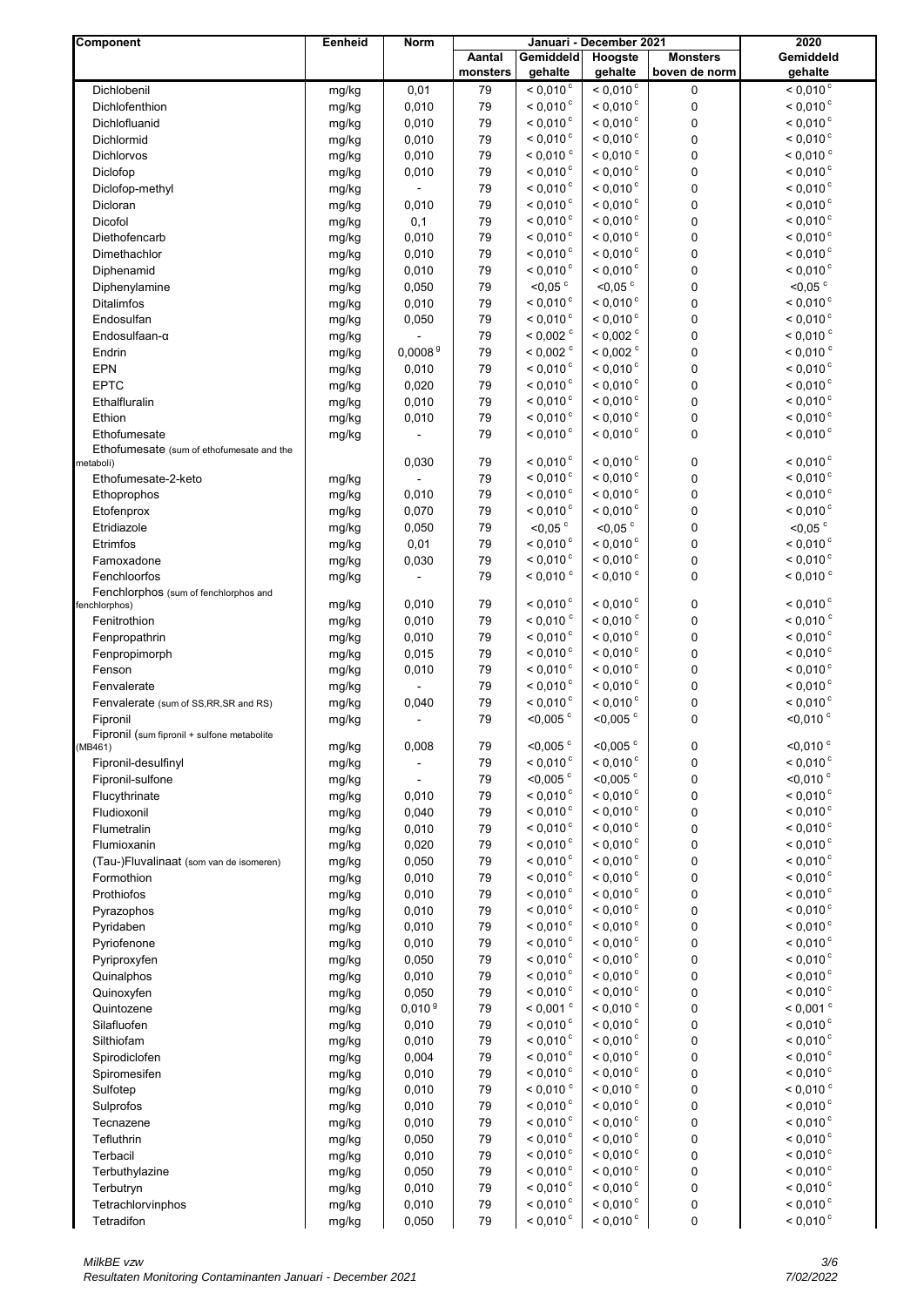| <b>Component</b>                                         | Eenheid          | Norm                |                    |                             | Januari - December 2021 | 2020                             |                                  |
|----------------------------------------------------------|------------------|---------------------|--------------------|-----------------------------|-------------------------|----------------------------------|----------------------------------|
|                                                          |                  |                     | Aantal<br>monsters | <b>Gemiddeld</b><br>gehalte | Hoogste<br>gehalte      | <b>Monsters</b><br>boven de norm | Gemiddeld<br>gehalte             |
| Tetrahydrophtalimide                                     |                  |                     |                    | $< 0.010$ <sup>c</sup>      | $< 0.010$ °             |                                  | $< 0.010$ <sup>c</sup>           |
| Tolclofos-methyl                                         | mg/kg            | 0,010               | 79<br>79           | $< 0.010$ <sup>c</sup>      | $< 0.010$ °             | $\mathbf 0$<br>0                 | $< 0.010$ °                      |
| Tolfenpyrad                                              | mg/kg<br>mg/kg   | 0,010               | 79                 | $< 0.010$ <sup>c</sup>      | $< 0,010$ <sup>c</sup>  | $\mathbf 0$                      | $< 0.010$ °                      |
| Tolylfluanid (sum of tolylfluanid and                    |                  |                     |                    |                             |                         |                                  |                                  |
| dimethylamin)                                            | mg/kg            | 0,010               | 79                 | $< 0.020$ °                 | $< 0.020$ <sup>c</sup>  | 0                                | $< 0.010$ °                      |
| Transfluthrin                                            | mg/kg            | 0,010               | 79                 | $< 0.010$ <sup>c</sup>      | $< 0.010$ <sup>c</sup>  | 0                                | $< 0,010$ <sup>c</sup>           |
| Tri-allate                                               | mg/kg            | 0,050               | 79                 | $< 0.010$ °                 | $< 0.010$ <sup>c</sup>  | 0                                | $< 0,010$ <sup>c</sup>           |
| Trifluralin                                              | mg/kg            | 0,010               | 79                 | $< 0.010$ °                 | $< 0.010$ <sup>c</sup>  | 0                                | $< 0.010$ <sup>c</sup>           |
| Vinclozolin                                              | mg/kg            | 0,010               | 79                 | $< 0.010$ °                 | $< 0.010$ °             | 0                                | $<$ 0,010 $\degree$              |
| Niet steroïdale anti-inflammatoire middelen in hoevemelk |                  |                     |                    |                             |                         |                                  |                                  |
| Carprofen                                                | µg/kg            | <b>Geen MRL</b>     | 10                 | < 5 <sup>q</sup>            | < 5 <sup>q</sup>        | 0                                | < 5 <sup>q</sup>                 |
| Diclofenac                                               | µg/kg            | 0,1                 | 10                 | $< 0.08$ <sup>q</sup>       | < 0.08 <sup>q</sup>     | $\mathbf 0$                      | < 0.08 <sup>q</sup>              |
| Fenylbutazon                                             | µg/kg            | Geen MRL            | 10                 | $< 2,4$ <sup>q</sup>        | $< 2,4$ $q$             | 0                                | $< 2,4$ <sup>q</sup>             |
| Firocoxib                                                | µg/kg            | Geen MRL            | 10                 | $< 5.0$ $q$                 | $< 5.0$ $q$             | 0                                | $< 5.0$ $q$                      |
| Flufenaminezuur (verboden)                               | µg/kg            | Geen MRL            | 10                 | $< 2,4$ <sup>q</sup>        | $< 2,4$ <sup>q</sup>    | 0                                | $< 2,4$ <sup>q</sup>             |
| Flunixin (5-OH-flunixine)                                | µg/kg            | 40                  | 10                 | < 2 <sup>q</sup>            | < 2 <sup>q</sup>        | $\mathbf 0$                      | < 2 <sup>q</sup>                 |
| Flurbiprofen (verboden)                                  | µg/kg            | Geen MRL            | 10                 | $< 7,5$ <sup>q</sup>        | $< 7,5$ <sup>q</sup>    | 0                                | $< 7.5$ $^{\rm q}$               |
| Formylantipyrine (4-formylantipyrine)                    | µg/kg            |                     | 10                 | $< 1.0$ $q$                 | < 1.0 <sup>q</sup>      | 0                                | $< 1.0$ $q$                      |
| Ibuprofen (verboden)                                     | µg/kg            | Geen MRL            | 10                 | $<$ 1,25 <sup>q</sup>       | $<$ 1,25 <sup>q</sup>   | 0                                | $<$ 1,25 <sup>q</sup>            |
| Ketoprofen                                               | µg/kg            | Geen MRL            | 10                 | < 2 <sup>q</sup>            | < 2 <sup>q</sup>        | 0                                | $< 2q$                           |
| Mefenaminezuur                                           | µg/kg            | Geen MRL            | 10                 | < 2.2 <sup>q</sup>          | < 2.2 <sup>q</sup>      | 0                                | < 2.2 <sup>q</sup>               |
| Meloxicam                                                | µg/kg            | 15                  | 10                 | < 2 <sup>q</sup>            | < 2 <sup>q</sup>        | 0                                | < 2 <sup>q</sup>                 |
| Metamizool                                               | µg/kg            | 50                  | $10$               | $< 5q$                      | < 5 <sup>q</sup>        | 0                                | < 5 <sup>q</sup>                 |
| Naproxen (verboden)                                      | µg/kg            | Geen MRL            | $10$               | < 2,3 <sup>q</sup>          | < 2,3 <sup>q</sup>      | 0                                | < 2.3 <sup>q</sup>               |
| Nifluminezuur (verboden)                                 | µg/kg            | Geen MRL            | 10                 | < 2.2 <sup>q</sup>          | < 2,2 <sup>q</sup>      | $\pmb{0}$                        | < 2,2 <sup>q</sup>               |
| Oxyfenbutazone (verboden)                                | µg/kg            | Geen MRL            | 10                 | < 2,2 <sup>q</sup>          | < 2,2 <sup>q</sup>      | 0                                | < 2.2 <sup>q</sup>               |
| Ramifenazone (verboden)                                  | µg/kg            | Geen MRL            | 10                 | < 2,8 <sup>q</sup>          | $< 2,8$ <sup>q</sup>    | $\mathbf 0$                      | $<$ 2,8 $^{\rm q}$               |
| Salicylzuur                                              | µg/kg            | 9                   | 10                 | < 5,3                       | 11,9                    | $\mathbf{1}$                     | $<$ 4,5 $q$                      |
| Tolfenaminezuur                                          | µg/kg            | 50                  | 10                 | < 2 <sup>q</sup>            | < 2 <sup>q</sup>        | $\mathbf 0$                      | < 2 <sup>q</sup>                 |
| Vedaprofen (verboden)                                    | µg/kg            | Geen MRL            | 10                 | < 10 <sup>q</sup>           | < 10 <sup>9</sup>       | 0                                | < 10 <sup>q</sup>                |
| Poly-aromatische koolwaterstoffen in RMO-melk            |                  |                     |                    |                             |                         |                                  |                                  |
| benzo(a)pyreen                                           | µg/kg vet        | 2                   | 20                 | $<$ 0,5 $\degree$           | $<$ 0,5 $\degree$       | 0                                | $<$ 0,5 $\degree$                |
| benz(a)antraceen                                         | µg/kg vet        | m                   | 20                 | $<$ 0,5 $\degree$           | $<$ 0,5 $\degree$       | 0                                | $<$ 0,5 $\degree$                |
| benzo(b)fluorantheen                                     | µg/kg vet        | m                   | 20                 | $<$ 0,5 $\degree$           | $<$ 0,5 $\degree$       | 0                                | $<$ 0,5 $\degree$                |
| chryseen                                                 | µg/kg vet        | ${\sf m}$           | 20                 | $<0,5$ $^{\circ}$           | $<$ 0,5 $\degree$       | $\pmb{0}$                        | $<$ 0,5 $\degree$                |
| som PAK                                                  | µg/kg vet        | 10                  | 20                 | $<$ 2,0 $\degree$           | $<$ 2,0 $\degree$       | 0                                | $2,0$ <sup>c</sup>               |
| <b>Ftalaten in RMO-melk</b>                              |                  |                     |                    |                             |                         |                                  |                                  |
| Bis(2-ethylhexyl)ftalaat (DEHP)                          | mg/kg            | geen norm           | 10                 | < 0.045                     | 0,34                    | $\pmb{0}$                        | $< 0.0125$ <sup>q</sup>          |
| <b>DIDP</b>                                              | mg/kg            | geen norm           | 10                 | $< 0.75$ <sup>q</sup>       | $< 0.75$ <sup>q</sup>   | 0                                | $< 0.75$ <sup>q</sup>            |
| <b>DINP</b>                                              | mg/kg            | geen norm           | 10                 | $< 0.75$ <sup>q</sup>       | $< 0.75$ <sup>q</sup>   | 0                                | $< 0.75$ <sup>q</sup>            |
| Benzyl butylftalaat                                      | mg/kg            | geen norm           | $10$               | < 0.487                     | $0,71$                  | $\mathbf 0$                      | $< 0.25$ <sup>q</sup>            |
| Dibutylftalaat (DBP)                                     | mg/kg            | geen norm           | 10                 | < 0.01 <sup>q</sup>         | < 0.01 <sup>q</sup>     | 0                                | < 0.01 <sup>q</sup>              |
|                                                          |                  |                     |                    |                             |                         |                                  |                                  |
| <b>PFAS</b><br>Perfluorhexanesulfonic acid (PFHxS)       | µg/kg            |                     | 6 <sup>u</sup>     | < 0,100                     | < 0,100                 | 0                                |                                  |
| Perfluorononanoic acid (PFNA)                            | µg/kg            |                     | $6\,^{\rm u}$      | < 0,300                     | < 0,300                 | 0                                |                                  |
| Perfluorooctane sulfonate (PFOS)                         | µg/kg            | 6 W                 | $6^{\,\text{u}}$   | < 0,100                     | < 0,100                 | 0                                |                                  |
| Perfluorooctanoic acid (PFOA)                            | µg/kg            | 60 W                | 6 <sup>u</sup>     | < 0,300                     | < 0,300                 | 0                                |                                  |
| Escherichia coli                                         |                  |                     |                    |                             |                         |                                  |                                  |
| Hoevemelk                                                | kve/ml           | geen norm           | 120                | $<$ 118 $x$                 | 3280                    | 0                                | < 69                             |
| RMO-melk <sup>n</sup>                                    | kve/ml           | geen norm           | 17                 | < 107 x                     | 1490                    | 0                                | <42                              |
|                                                          |                  |                     |                    |                             |                         |                                  |                                  |
| <b>Salmonella</b>                                        |                  |                     |                    |                             |                         |                                  |                                  |
| Hoevemelk<br>Buitenlandse RMO-melk <sup>n</sup>          | kve/ml<br>kve/ml | geen norm           | 120<br>17          | Afwezig<br>Afwezig          | Afwezig<br>Afwezig      | 0<br>0                           | Afwezig<br>Aanwezig <sup>z</sup> |
|                                                          |                  | geen norm           |                    |                             |                         |                                  |                                  |
| Listeria monocytogenes                                   |                  |                     |                    |                             |                         |                                  |                                  |
| Hoevemelk                                                | kve/ml           | geen norm           | 120                | Aanwezig                    | Afwezig                 | 0                                | Aanwezig <sup>r</sup>            |
| <b>Staphyl. aureus</b>                                   |                  |                     |                    |                             |                         |                                  |                                  |
| Hoevemelk                                                | kve/ml           | ХX                  | 120                | < 456                       | 30000                   | 0                                |                                  |
|                                                          |                  |                     |                    |                             |                         |                                  |                                  |
| <b>Radio-activiteit</b>                                  |                  |                     |                    |                             |                         |                                  |                                  |
| Hoevemelk (FANC)                                         |                  |                     |                    |                             |                         |                                  |                                  |
| Cs-137                                                   | Bq/l             | $370^{\mathrm{t}}$  | 214                | $0,455^{ss}$                |                         |                                  | $15,184^s$                       |
| $I - 131$                                                | Bq/l             | $500^{\frac{1}{2}}$ | 214                | $2,014^{ss}$                |                         |                                  | $15, 159^s$                      |
| Sr-90                                                    | Bq/l             | 25 <sup>p</sup>     | 51                 | $0,041$ <sup>ss</sup>       |                         |                                  | $15,189^s$                       |
| Melkpoeder                                               |                  |                     |                    |                             |                         |                                  |                                  |
| Am-241                                                   | Bq/kg            | < 1 <sup>k</sup>    | $1^{\circ}$        |                             | $< 0,104$ s             | 0                                | $< 0.027$ s                      |
| Pu-239                                                   | Bq/kg            | $<$ 1 $^{\rm k}$    | $1^{\circ}$        | $< 0,101$ s                 |                         | 0                                | $< 0,016$ s                      |
| $Sr-90$                                                  | Bq/kg            | $< 67$ $k$          | $1^{\circ}$        | $< 0.55$ s                  |                         | 0                                | $< 1,45$ s                       |
| $K-40$                                                   | Bq/kg            | $\blacksquare$      | $1^{\circ}$        | 455 <sup>s</sup>            |                         | 0                                | 440 $\mathrm{s}$                 |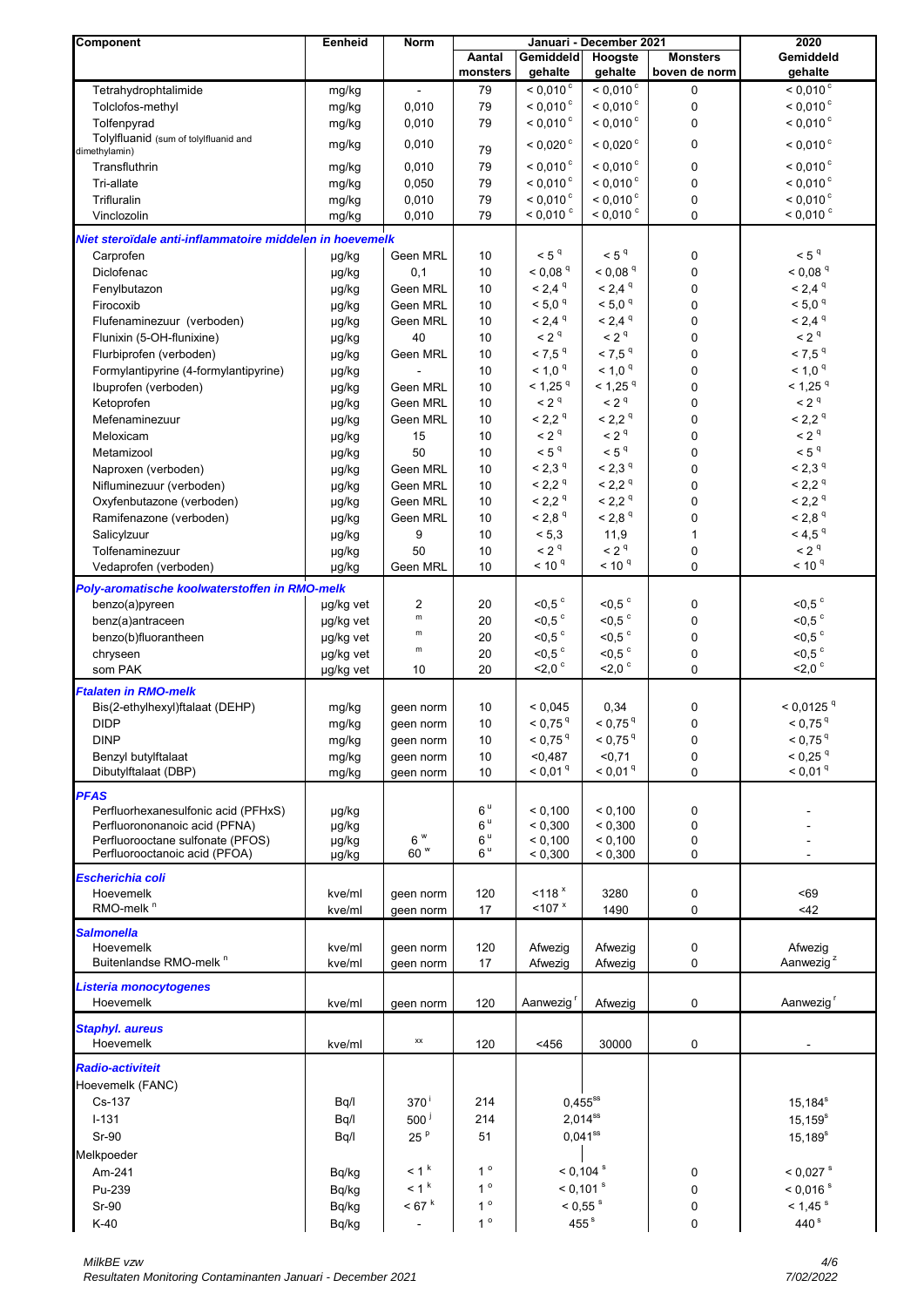| Component                                         | Eenheid                       | Norm                 |                    | Januari - December 2021 | 2020               |                                  |                             |
|---------------------------------------------------|-------------------------------|----------------------|--------------------|-------------------------|--------------------|----------------------------------|-----------------------------|
|                                                   |                               |                      | Aantal<br>monsters | Gemiddeld<br>gehalte    | Hoogste<br>gehalte | <b>Monsters</b><br>boven de norm | Gemiddeld<br>gehalte        |
| Cs-134                                            | Bq/kg                         | $<$ 202 $^{\rm k}$   | $1^{\circ}$        | $<$ 0,7 $^{\rm s}$      |                    | 0                                | $< 0.6$ s                   |
| $I-131$                                           | Bq/kg                         | $< 67^{\rm k}$       | $1^{\circ}$        | $< 2,4$ <sup>s</sup>    |                    | $\pmb{0}$                        | $< 1,6$ <sup>s</sup>        |
| Cs-137                                            | Bq/kg                         | $< 267$ <sup>k</sup> | $1^{\circ}$        | $< 0.6$ s               |                    | 0                                | $< 0.7$ <sup>s</sup>        |
| Kaas                                              |                               |                      |                    |                         |                    |                                  |                             |
| Am-241                                            | Bq/kg                         | $<$ 1 $^{\rm k}$     | 1                  | $< 0,008$ s             |                    | 0                                | $<$ 0,008 $^{\rm s}$        |
| Pu-239                                            | Bq/kg                         | < 1 <sup>k</sup>     | 1                  | $< 0,0055$ s            |                    | 0                                | $< 0,0075$ s                |
| Sr-90                                             | Bq/kg                         | < 67 <sup>k</sup>    | 1                  | $< 0.43$ s              |                    | 0                                | < 1 <sup>s</sup>            |
| $K-40$                                            | Bq/kg                         |                      | 1                  | $<$ 28,50 $s$           |                    | 0                                | $< 25,50$ s                 |
| Cs-134                                            | Bq/kg                         | $< 202$ $k$          | $\mathbf{1}$       | $< 1.2$ s               |                    | 0                                | $< 1.1$ s                   |
| $I-131$                                           | Bq/kg                         | < 67 <sup>k</sup>    | 1                  | < 8.9 <sup>s</sup>      |                    | 0                                | $< 8.8$ s                   |
| Cs-137                                            | Bq/kg                         | $<$ 50 $^{\rm p}$    | 1                  | $<$ 1,35 $s$            |                    | 0                                | $< 1.2$ s                   |
| <b>Boter</b>                                      |                               |                      |                    |                         |                    |                                  |                             |
| Am-241                                            | Bq/kg                         | $< 1k$               | $1^{\circ}$        | $< 0.45$ s              |                    | 0                                | $< 0.3$ s                   |
| Pu-239                                            | Bq/kg                         | < 1 <sup>k</sup>     | $1^{\circ}$        | $< 0.19$ s              |                    | 0                                | $< 0.25$ s                  |
| Sr-90                                             | Bq/kg                         | < 60 <sup>p</sup>    | $1^{\circ}$        | $< 5.5$ s               |                    | 0                                | $< 7$ s                     |
| $K-40$                                            | Bq/kg                         |                      | $1^{\circ}$        | <13 <sup>s</sup>        |                    | 0                                | $\leq 9^s$                  |
| Cs-134                                            | Bq/kg                         | < 202 <sup>k</sup>   | $1^{\circ}$        | < 1 <sup>s</sup>        |                    | 0                                | $< 0.25$ s                  |
| $I - 131$                                         | Bq/kg                         | < 67 <sup>k</sup>    | $1^{\circ}$        | $<$ 2 $^{\rm s}$        |                    | 0                                | < 1 <sup>s</sup>            |
| Cs-137                                            | Bq/kg                         | < 200 <sup>p</sup>   | $1^{\circ}$        | $< 0.39$ s              |                    | 0                                | $< 0.37$ s                  |
| Consumptiemelk                                    |                               |                      |                    |                         |                    |                                  |                             |
| Am-241                                            | Bq/kg                         | $< 1k$               | $1^{\circ}$        |                         | $< 0,0028$ s       | 0                                | $<$ 0,0021 $\,$ s           |
| Pu-239                                            | Bq/kg                         | $< 1k$               | $1^{\circ}$        |                         | $< 0,001$ s        | 0                                | $< 0,0026$ s                |
| Sr-90                                             | Bq/kg                         | < 25 <sup>p</sup>    | $1^{\circ}$        | $< 0.04$ s              |                    | 0                                | $< 0.06$ s                  |
| $K-40$                                            | Bq/kg                         |                      | $1^{\circ}$        | $50,5^{\text{ s}}$      |                    | 0                                | 48 <sup>s</sup>             |
| Cs-134                                            | Bq/kg                         | 202 <sup>k</sup>     | $1^{\circ}$        | $< 0.33$ s              |                    | 0                                | $<$ 0,30 $^{\rm s}$         |
| $I - 131$                                         | Bq/kg                         | < 67 <sup>k</sup>    | $1^{\circ}$        | $< 0.4$ s               |                    | 0                                | $< 1.3$ s                   |
| Cs-137                                            | Bq/kg                         | $< 100^{\circ}$      | $1^{\circ}$        | $< 0.365$ <sup>s</sup>  |                    | 0                                | $< 0.37$ s                  |
| <b>Melamine</b>                                   |                               |                      |                    |                         |                    |                                  |                             |
| Hoevemelk                                         | µg/kg                         | 2500 <sup>h</sup>    | 20                 | afwezig                 | afwezig            |                                  | afwezig                     |
| <b>Chloraten</b><br>RMO-melk                      | mg/kg                         | 0,1                  | 80                 | $<$ 0,010 $v$ bis       | 0,061              |                                  | $<$ 0,011 $v$               |
| <b>Perchloraten</b><br>RMO-melk                   | mg/kg                         | $\blacksquare$       | 20                 | < 0,010                 | $0,010$            | 0                                |                             |
| <b>Antibiotica</b>                                |                               |                      |                    |                         |                    |                                  |                             |
| Resultaten officiële kwaliteitsbewaking hoevemelk |                               |                      |                    |                         |                    |                                  |                             |
| Remstoffen <sup>t</sup>                           | Afhankelijk van de substantie |                      | 883.808            |                         |                    | 190 $(0.02\%)$ <sup>y</sup>      | 283 $(0,03\%)$ <sup>y</sup> |
| Resultaten monitoring op antibiotica              |                               |                      |                    |                         |                    |                                  |                             |
| Hoevemelk                                         | Afhankelijk van de substantie |                      |                    |                         |                    |                                  |                             |
| Antibiotica <sup>t</sup>                          |                               |                      | 380                |                         |                    | 0                                |                             |
| ß-lactamasen                                      |                               |                      | 30                 |                         |                    | 0                                |                             |
| Colistine                                         |                               |                      | 30                 |                         |                    | 0                                |                             |
| AG <sup>t</sup>                                   |                               |                      | 36                 |                         |                    | 0                                |                             |
| $AOZ$ <sup>t</sup>                                |                               |                      | 14                 |                         |                    | 0                                |                             |
| AMOZ <sup>t</sup>                                 |                               |                      | 14                 |                         |                    | 0                                |                             |
| RMO-melk                                          | Afhankelijk van de substantie |                      |                    |                         |                    |                                  |                             |
| Remstoffen+ <sup>t</sup>                          |                               |                      | 200                |                         |                    | 0                                |                             |
| Amphenicolen <sup>t</sup>                         |                               |                      | 30                 |                         |                    | 0                                |                             |
| AG <sup>t</sup>                                   |                               |                      | 24                 |                         |                    | 0                                |                             |
| $AOZ$ <sup>t</sup>                                |                               |                      | 8                  |                         |                    | 0                                |                             |
| AMOZ <sup>t</sup>                                 |                               |                      | 8                  |                         |                    | 0                                |                             |
| Consumptiemelk                                    | Afhankelijk van de substantie |                      |                    |                         |                    |                                  |                             |
| Remstoffen+ <sup>t</sup>                          |                               |                      | 62                 |                         |                    | 0                                |                             |
| AG <sup>t</sup>                                   |                               |                      | $\overline{7}$     |                         |                    | 0                                |                             |
| $AOZ$ <sup>t</sup>                                |                               |                      | 4                  |                         |                    | 0                                |                             |
| AMOZ <sup>t</sup>                                 |                               |                      | 4                  |                         |                    | 0                                |                             |
| Melkpoeder                                        | Afhankelijk van de substantie |                      |                    |                         |                    |                                  |                             |
| Remstoffen+ <sup>t</sup>                          |                               |                      | 48                 |                         |                    | $\Omega$                         |                             |
| AG <sup>t</sup>                                   |                               |                      | 5                  |                         |                    | 0                                |                             |
| $AOZ$ <sup>t</sup>                                |                               |                      | 2                  |                         |                    | 0                                |                             |
| AMOZ <sup>t</sup>                                 |                               |                      | $\overline{2}$     |                         |                    | 0                                |                             |
|                                                   |                               |                      |                    |                         |                    |                                  |                             |